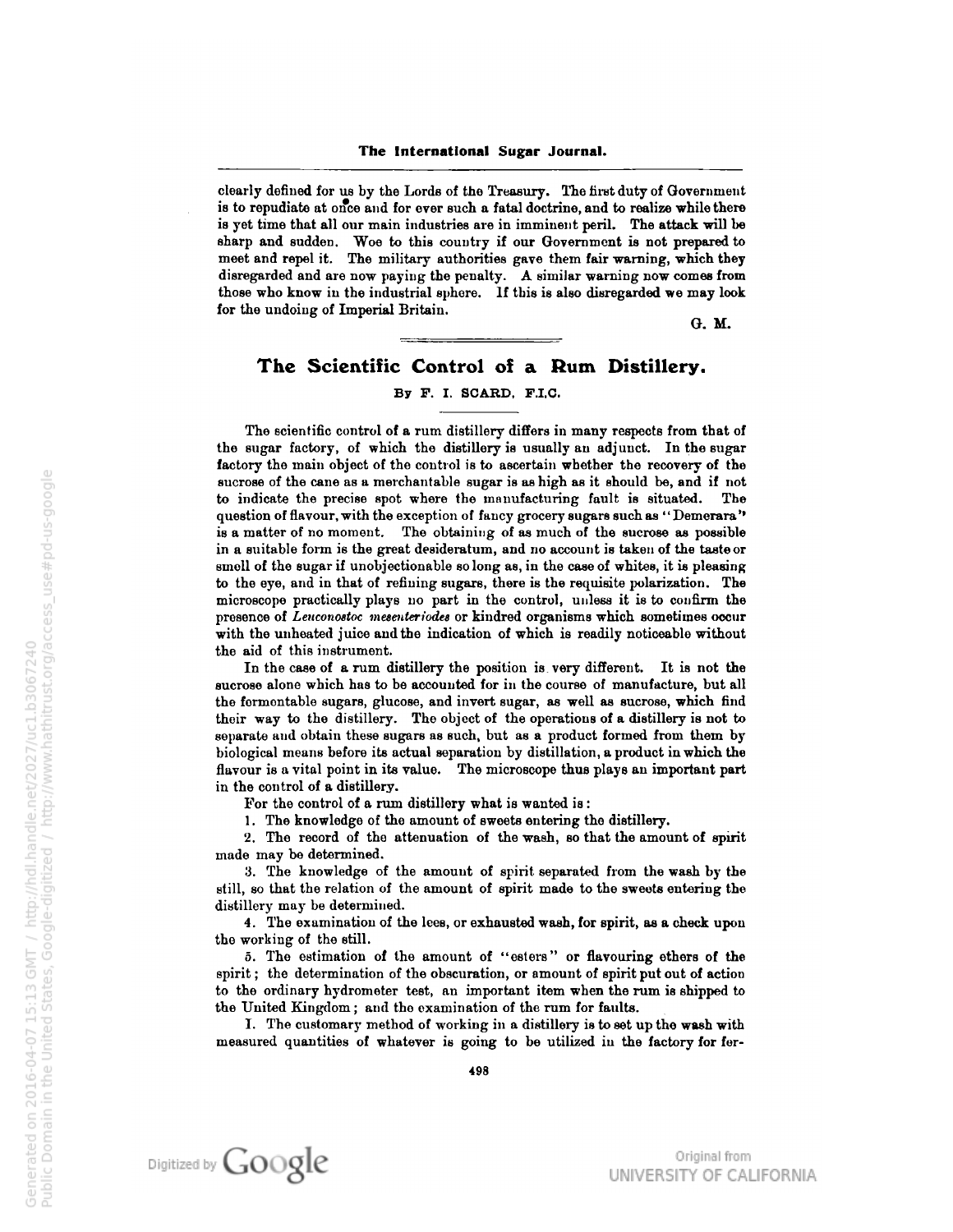mentation purposes—molasses, "skimmings," the "bottoms" of scum tanks, and iu some cases even raw juice. These are mixed, either in <sup>a</sup> mixing cistern or in the vat itself, with water to give the required gravity, in the former case being transferred to the fermenting vat as the mixing progresses. In either of these procedures, the recording of the quantity of sweets entering the distillery is much simplified, as the composition of the wash in this respect and the measured content of the vat at once give the required data for calculation.

As regards the method of analysis required, in this case the polariscopo is bost omitted. In molasses, doublo polarization by the Clergot method is uocossary to give accurate results, and as all the sugar has to be expressed in terms of glucoso, it is better to invert the wash and estimate its reducing power by moans of tho copper test, thus obtaining the expression of the "sweets" at once as glucose.

In order to do this successfully, the wash must be clarified with acetate of load, and not with the basic acetate, which would curry down any lovulose of invort sugar that chances to be present, and the excess of lead precipitated with sulphate of soda. <sup>100</sup> c.c. of wash can be taken, <sup>10</sup> c.c. of a saturated solution of acetate of lead added, and the mixture well shaken, 10 c.c. of a saturated solution of sulphate of soda is then added, and tho <sup>120</sup> c.c. thus obtained filtered. Of the filtrate 60 c.c. are taken, inverted with hydrochloric acid in the usual way, and made up to 500 c.c. This represents a dilution of <sup>10</sup> times. Titration is now effected either with the ordinary Fohling's solution or else with Pavy's modification of it. The latter is to be preferred, as there is, with its use, no error from the production of ammonia through decomposition of nitrogenous bodies by the excess of alkali, and also because the absence of precipitate renders it much more easy to ascertain the precise point of decoloration.  $100$  c.c. of Pavy has to be used; this quantity has the same glucose value as <sup>10</sup> c.c. of Fehling, but with greater depth of colour, which makes the whole operation more delicate.

It sometimes happens that the wash is not sot up all at once, but that fer mentation is allowed, purposely, to start before the set is completed, being gradually fed with "sweets" until the desired chargo is obtained. In this case tho constituents of the wash must be measured separately, and tho sweets deter mined separately too.

It is, of course, absolutely necessary, for the records to be of value, that the measurements should be accurato, and if the vat charges aro taken on the basis of calculation, the entire charge should be reckoned and no allowance mado for " bottoms " which are, of course, cleaned out before the next charge is mado.

If the above directions are followed, the quantity of sweots, expressed as glucose, going to the distillery is obtained, and this quantity has to bo accounted for in the subsequent stages of the process.

2. The next stage is to ascortain, from the degroo of fermentation of the wash, the quantity of spirit that has been formed.

To this end the specific gravity of the wash is carefully observed directly tho setting of tho vat charge is complete, and daily records of it kept until the reduc tion in gravity has ceased, the sampled wash being cooled to the original temperature in each instance before the specific gravity is taken. Tho ultimate specific gravity is then compared with that of tho wash when sot up, aud tho difference constitutes tho degrees of attenuation of the wash. Thus, if tho wash was set up at 1.060, and fermented until the specific gravity had sunk to 1.010, the attenuation would be 50 degrees.

The attenuation having been observed, the amount of alcohol found is at onco indicated. Every <sup>5</sup> degrees of attenuation represents for practical purposes 0'60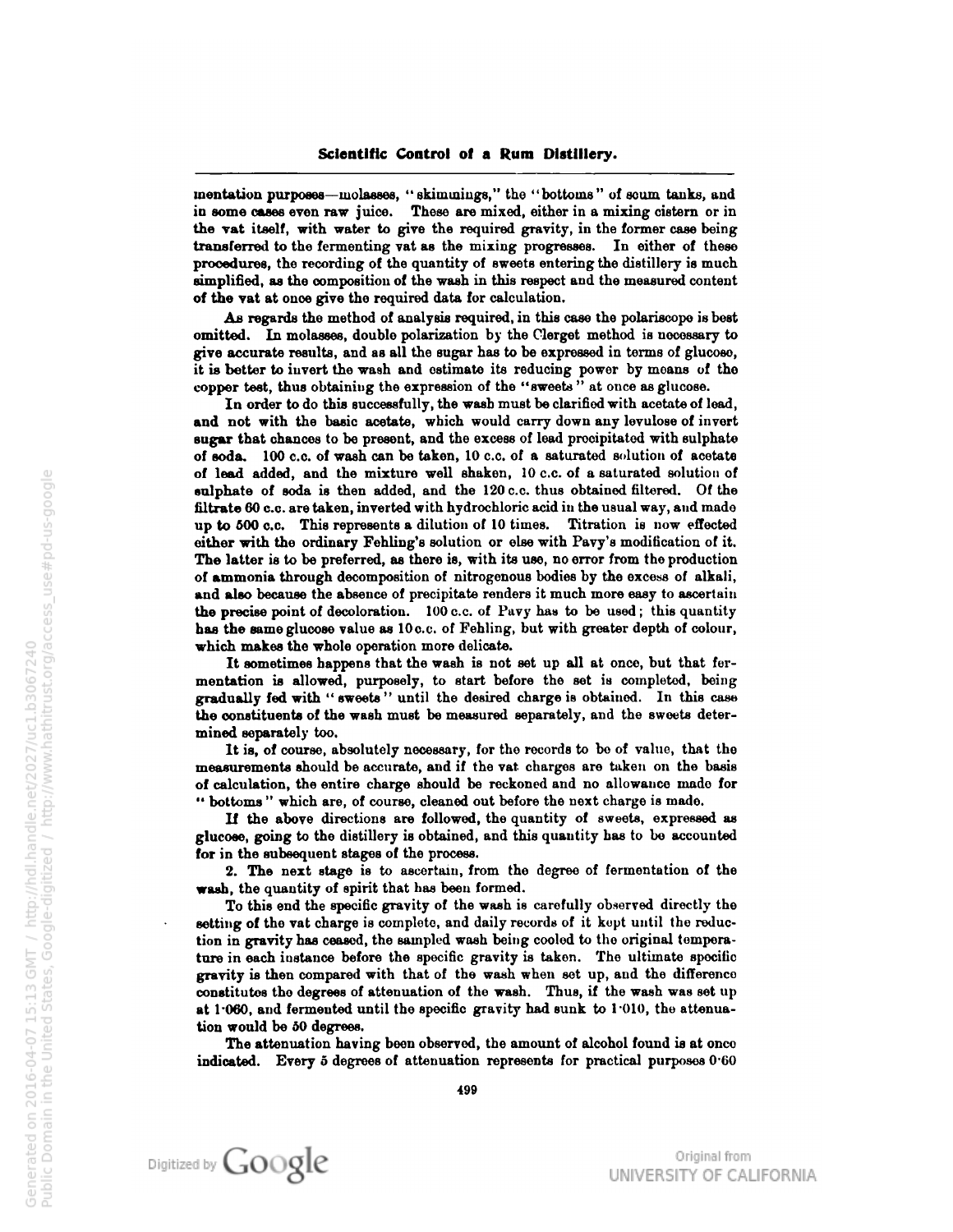gallon of absolute alcohol per <sup>100</sup> gallons of wash. In the above instance, there fore, the amount of alcohol produced per 100 gallons of wash would be  $\frac{50}{5} \times 0.60$  $= 6.0$  gallons.

This figure is, of course, subject to slight variation according to the extent to which other bodies than alcohol are produced from the sugars during ferment ation, but it may be taken as a good working basis for not only determining the quantity of the various fermentations, but also for checking the subsequent work of the still.

Of course, if the wash is set up intermittently, the charge being gradually completed while fermentation goes on, this portion of the control cannot be carried out. But this practice is rare, and bad in itself, and need not be considered.

Means are now afforded of comparing the amount of alcohol formed with the quantity of " sweets" used to set up the wash. The theoretical quantity of glucose required to make a gallon of absolute alcohol at 60° F. is 15'52 lbs., or 15'28 lbs. per gallon at 80° F. The attenuation gives the amount of alcohol formed, which can thus be compared with the quantity the sweets in the wash are capable of producing. Thus, if the wash contained <sup>11</sup> grms. of sweets in <sup>100</sup> c.c, <sup>100</sup> gallons would contain <sup>110</sup> lbs., which, at 15-52 lbs. to the gallon of alcohol would produce 7-7 gallons. The attenuation shows, say, 6 5 gallons of alcohol per <sup>100</sup> gallons of wash, the recovery as alcohol in the fermenting loft

has, therefore, been  $\frac{6.5 \times 100}{7.7} = 84.4$  per cent.

As already mentioned, the microscope plays an important part in the control of the fermenting loft. The great enemy to fermentation is the putrefactive, bacillus and the wash requires to be constantly examined for the presence of these organism. A few are invariably present, but, if the condition of the wash is favourable to their development, the yeast plant is soon smothered, and there is nothing else to be done but to clean up the distillery in every detail. It is as well also to keep a microscopic eye on the yeast plant, to see if it is developing pro perly, and at the same time to look out for moulds or other organisms inimical to the yield of alcohol.

 $(c)$  The figures showing the amount of alcohol produced in the fermentation of the wash can now be utilized for tho purpose of checking the working of the still.

The number of gallons going to the still in the form of wash during the week is recorded, together with the amount of alcohol received from it. These should agree within <sup>5</sup> per cent, with a pot still and <sup>1</sup> per cent, with a continuous still. The lees, or spent wash, should also be examined for alcohol by distillation, daily in the case of <sup>a</sup> continuous still, and from overy distillation with <sup>a</sup> pot still, to see if any alcohol is escaping in this way. 250 c.c. should be taken and 50 c.c. distilled off, the gravity of which is taken with a specific gravity bottle, and corrected for temperature, when any loss of alcohol will be at once discovered.

An additional check on the working of <sup>a</sup> still is afforded in the case of pot stills by <sup>a</sup> curve of running strengths being obtained from time to time. The strength of the spirit is taken every five or ten gallons according to the power of the still, and <sup>a</sup> curve plotted out from these data, which will be characteristic of the work of the still, and any departure from which will at once indicate some fault in the still itself. It may be remarked incidentally that the better the work of <sup>a</sup> still the steeper will be the curve of strengths.

By the above methods the following information has been obtained :-

- 1. The amount of sweets, as glucose, entering the distillery.
- 2. The amount of alcohol produced in the fermentation.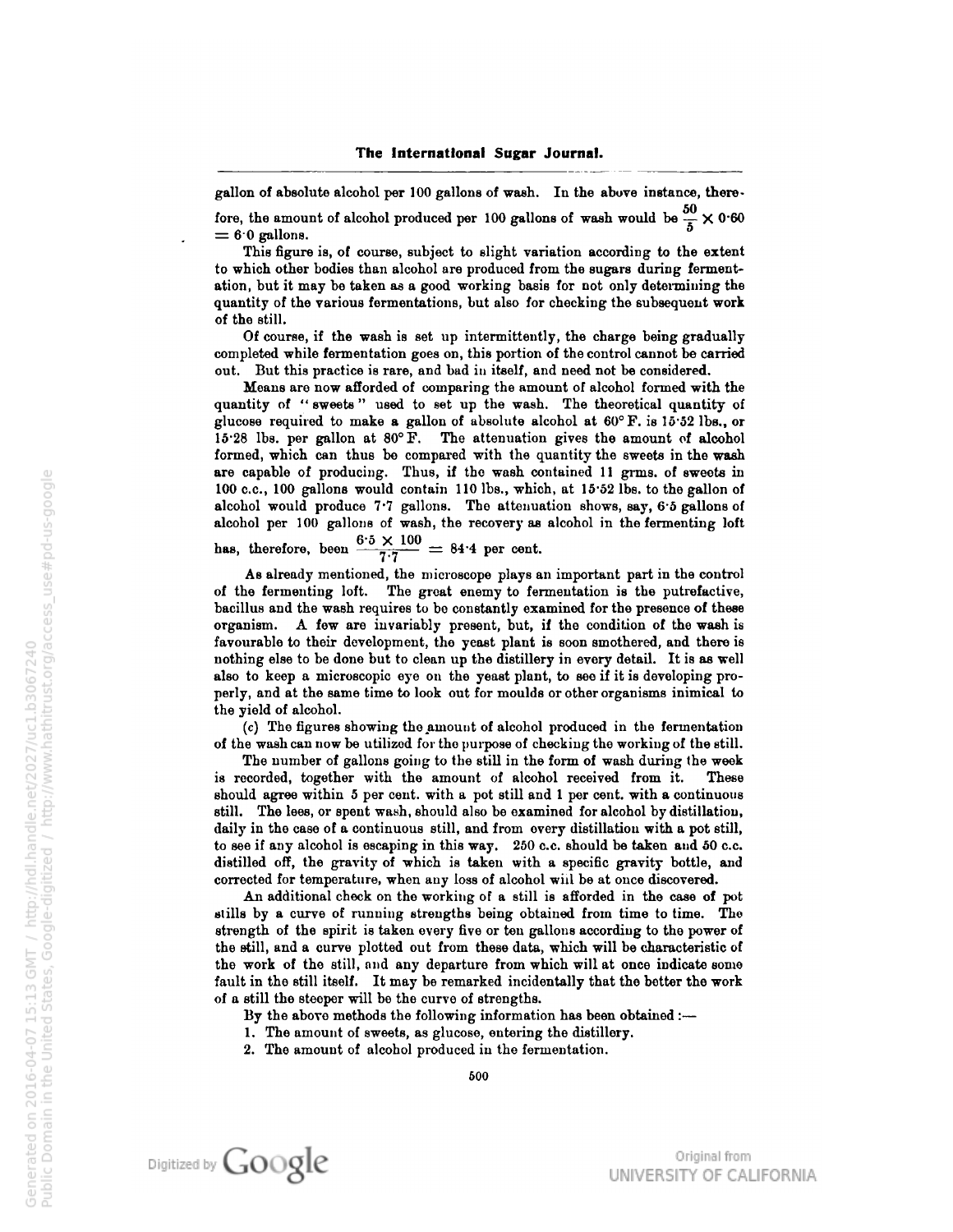3. The amount of alcohol, as rum, actually obtained.

Thus a satisfactory check is obtained upon the quantitative performances of the distillery.

 $(d)$  The rum having been made, coloured and reduced, if necessary, to tho proper strength, there now remain three operations by which indications are obtained of its quality, the information from which is essential if a level of quality is to be maintained, viz., the determination of the amount of "esters" present, tho determination of the degree of obscuration, and tho examination for faults.

The "esters," or ethereal salts, which impart the flavour and especially stimulating properties to rum are estimated as follows :—

100 c.c. of the rum is distilled until <sup>70</sup> c.c. have passed over. In the dis tillation the acidity is carefully neutralised with soda. 20 c.c. of decinormal soda are then added, and the mixture kept on the gentle boil in a flask fitted with <sup>a</sup> reflux condenser for one hour, using small fragments of pumice stone to prevent bumping. The excess of soda is then titrated back with decinormal acid, and the difference between the 20 c.c. of soda used and the number of c.c. of decinormal acid registered will give the quantity of "esters" present. These are expressed in terms of ethyl acetate for 100,000 parts of alcohol in the rum.

The obscuration, or the extent to which the strength of the spirit as taken by the hydrometer is veiled by the colour used to colour the rum for the market is an important item, inasmuch as the Customs duty on rum in the United Kingdom is assessed on the actual, and not apparent, spirit present, which the retailers' limit of dilution is checked by the hydrometer.

In order to ascertain the amount of spirit obscured, the following is a reliable and simple method, and preferable to the distillation method in the case of strong spirits like rum. The specific gravity of the coloured spirit is taken in a specific gravity bottle, or by Sikes' tables, if the Sikes' hydrometer is used. <sup>100</sup> c.c. are then taken and evaporated until all the spirit has been driven off, i.e., when the residue has reached a syrupy consistency. The residue is now dissolved in water, and made up accurately to <sup>100</sup> c.c. at the same temperature at which the gravity of the coloured spirit was obtained. The specific gravity is now taken. The decimal part of the gravity is then subtracted from the gravity of the coloured spirit, the remainder giving tho gravity of the spirit without the colour. From this gravity the quantity of alcohol present can be obtained by reference to tables. If Sikes' tables are used, the process is much simplified, but, if not, the gravity thus obtained can be corrected for temperature, so that some of tho recognized tables may be used, by adding or subtracting as the case may be, 0-0005 for each degree Fahrenheit. Thus, if the original gravity was 0-857 and the gravity of the non-alcoholic portion 1-004, the gravity of the alcoholic portion will be 0-853. If this is at 80° F., the addition of 20  $\times$  0.0005 or 0.010 gives the gravity of the alcoholic portion at 60°. The original gravity is corrected in the same mannor, and the proportion of alcohol in the coloured and uncoloured rum is thus obtained. With Sikes' tables, of course, the matter is much simplified.

The obscuration is properly expressed in terms of proof spirit by volume obscured. Thus, if <sup>100</sup> parts of the coloured spirit were found to contain <sup>140</sup> parts of proof spirit, and tho test showed an actual presence of <sup>143</sup> parts of proof spirit, the obscuration would be  $\frac{3 \times 100}{143} = 2.1$  por cont.

Faults in rum are found by the following test. A portion of tho coloured rum taken from the cask before shipment is diluted with twice its volume of dis tilled water if it is strong rum of the Demorara description, or with an equal